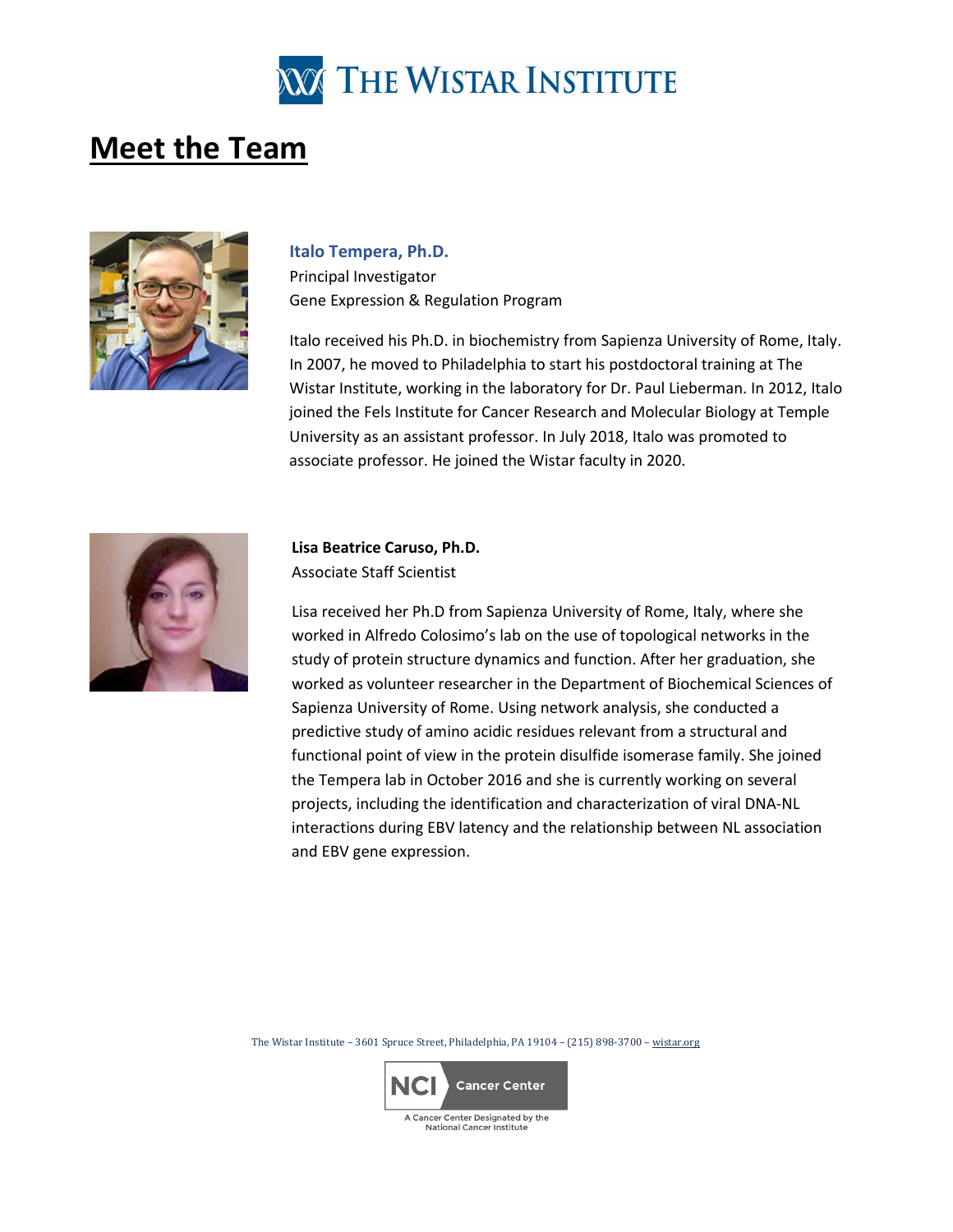



**Giorgia Napoletani, Ph.D.** Postdoctoral Fellow

Giorgia earned her Ph.D. in Infectious Diseases, Microbiology and Public Health from Sapienza University of Rome, Italy. Her doctoral thesis was focused on the impact of herpes simplex virus type 1 (HSV-1) infection on neuronal epigenetic aging, studying the viral-host interaction, and on how the effect of herpetic infections in neurons might reflect on the nearby cells and cellular environment. Giorgia joined the lab in September 2020 and her projects are focused on the EBV-host relationship, including the link between the viral protein LMP1 and host chromatin remodeling through PARP1. She seeks to identify viral and host factors involved in viral latency maintenance and cellular transformation that could be used as new therapeutic targets in EBV-driven malignancies.



#### **Sarah Johnson**

Graduate Student

Sarah earned her B.S. in biology at Loyola University Maryland and conducted her undergraduate research in vaccine development against Crimean-Congo hemorrhagic fever orthonairovirus (CCHFV). Her current research is focused on identifying key viral and host proteins involved in epigenetic modifications during latent EBV infection and their possible dynamic interactions.

The Wistar Institute is a National Cancer Institute-designated Cancer Center

3601 Spruce Street, Philadelphia, PA 19104 – (215) 898-3700 – www.wistar.org